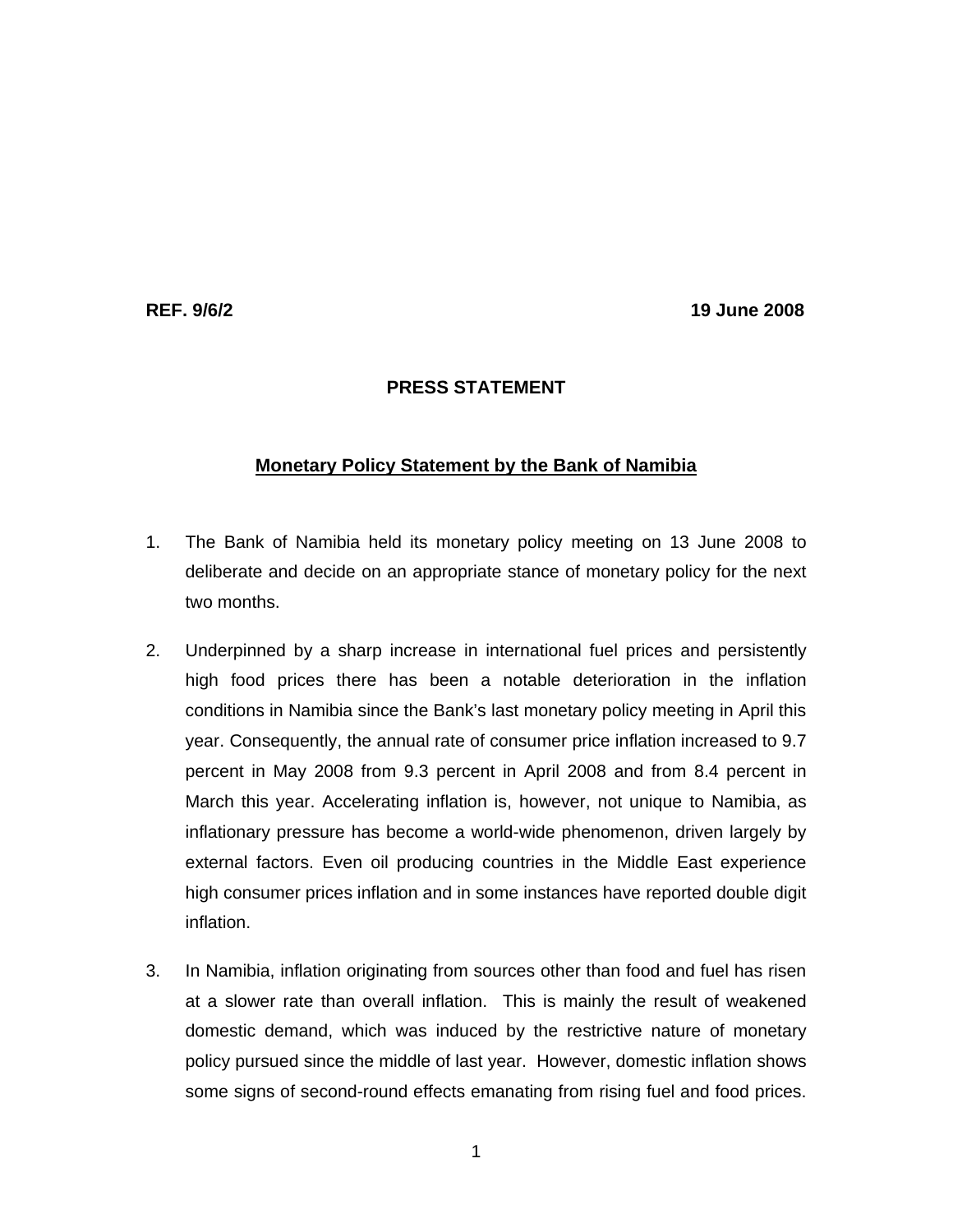The subsiding domestic demand is especially noticeable in the slowdown in credit extended to the private sector by commercial banks. Annual growth in total private sector credit extension stood at 12.1 percent in April 2008, which was slightly down from 12.2 percent the month before. However, some components of credit extension slowed more noticeable: In April 2007 growth in instalment credit stood at 10.3 percent, compared to 5.1 percent in April 2008, while growth in mortgage loans slowed from 26.2 percent to 11.7 percent and asset-backed credit slowed from 21.9 percent to 10.1 percent over the same time period. Other domestic demand indicators, such as vehicle sales and building plans passed, have shown a similar sluggish trend.

- 4. The Bank of Namibia remains committed to price stability by conducting stability oriented monetary policy embodied in the fixed exchange rate arrangement with South Africa and all other objectives remain subservient to, but can best attained through the exchange rate objective. Thus, protecting exchange rate peg is the intermediate target of monetary policy for Bank of Namibia. Accordingly, the Bank sets official interest rates at a level that it considers sufficient to provide the necessary support for the exchange rate peg. A key requirement to maintain and defend the currency peg is to hold sufficient international reserves to at least cover currency in circulation. In this context, there was a significant strengthening of the country's foreign exchange reserves since 2006. By the end of May 2008, Namibia's foreign exchange reserves stood at a healthy N\$9.3 billion, which compares well with the currency in circulation that stood at N\$1.3 billion. This implies that foreign exchange reserves were seven times higher than what is required to sustain the currency peg.
- 5. It is further reassuring to note that, since the last two monetary policy meetings when the Bank decided to leave the Bank rate unchanged compared to the South African Repo rate, there were no adverse movements of capital flows between Namibia and South Africa. In fact, since then there was a further strengthening in the country's overall reserves position suggesting that inflows have been higher than outflows.

2